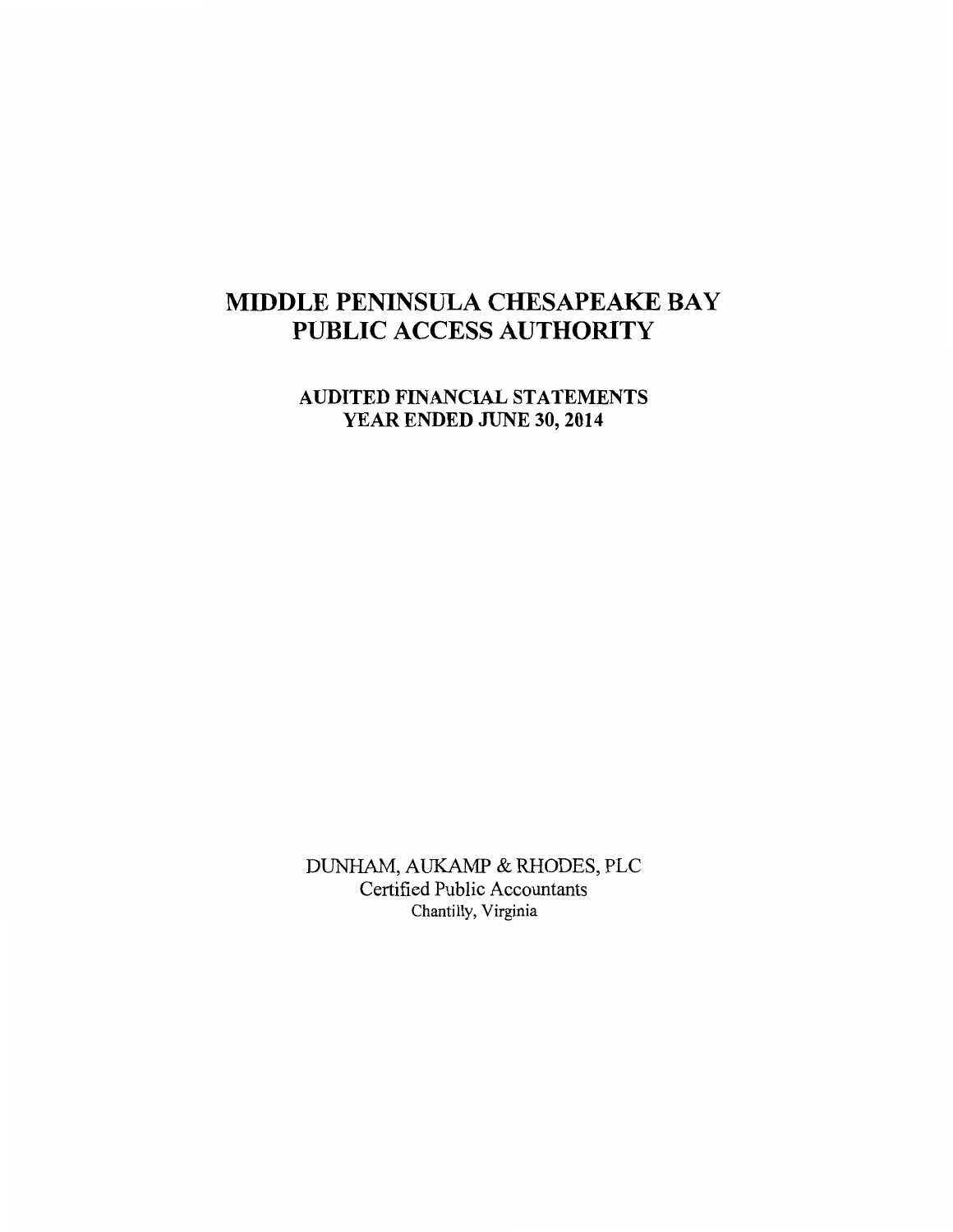# **DIRECTORS**

# Essex County

| Primary Member:   | <i>Vice</i> Chair, Honorable Margaret (Prue) Davis, Vice Chair |
|-------------------|----------------------------------------------------------------|
| Alternate Member: | Mr. A. Reese Peck (Essex County Administrator)                 |

#### Gloucester County

| Primary Member:   | Honorable Chris Hutson |
|-------------------|------------------------|
| Alternate Member: | Ms. Louise Theberge    |

# King and Queen County

| Primary Member:   | Honorable Doris Morris                                     |
|-------------------|------------------------------------------------------------|
| Alternate Member: | Mr. Tom Swartzwelder (King and Queen County Administrator) |

## King William County

| Primary Member:   | <b>VACANT</b>      |
|-------------------|--------------------|
| Alternate Member: | Mr. Bret Schardein |

## Mathews County

| Primary Member:   | <b>Chair</b> , Ms. Melinda Moran (Mathews County Administrator) |
|-------------------|-----------------------------------------------------------------|
| Alternate Member: | <b>VACANT</b>                                                   |

## **Middlesex County**

| Primary Member:   | Mr. Matt Walker (Middlesex County Administrator) |
|-------------------|--------------------------------------------------|
| Alternate Member: | No Alternate at this time                        |

## Town of Tappahannock

| Primary Member:   | Mr. G. Gayle Belfield (Tappahannock Town Manager)      |
|-------------------|--------------------------------------------------------|
| Alternate Member: | Mr. Jimmy Sydnor (Tappahannock Assistant Town Manager) |

#### Town of Urbanna

| Primary Member:   | <b>VACANT</b> |
|-------------------|---------------|
| Alternate Member: | VACANT        |

## Town of West Point

| Primary Member:   | Treasurer, Mr. John Edwards (West Point Town Manager) |
|-------------------|-------------------------------------------------------|
| Alternate Member: | Ms. Holly McGowan                                     |

*\*"Honorable" indicates County Board of Supervisor member*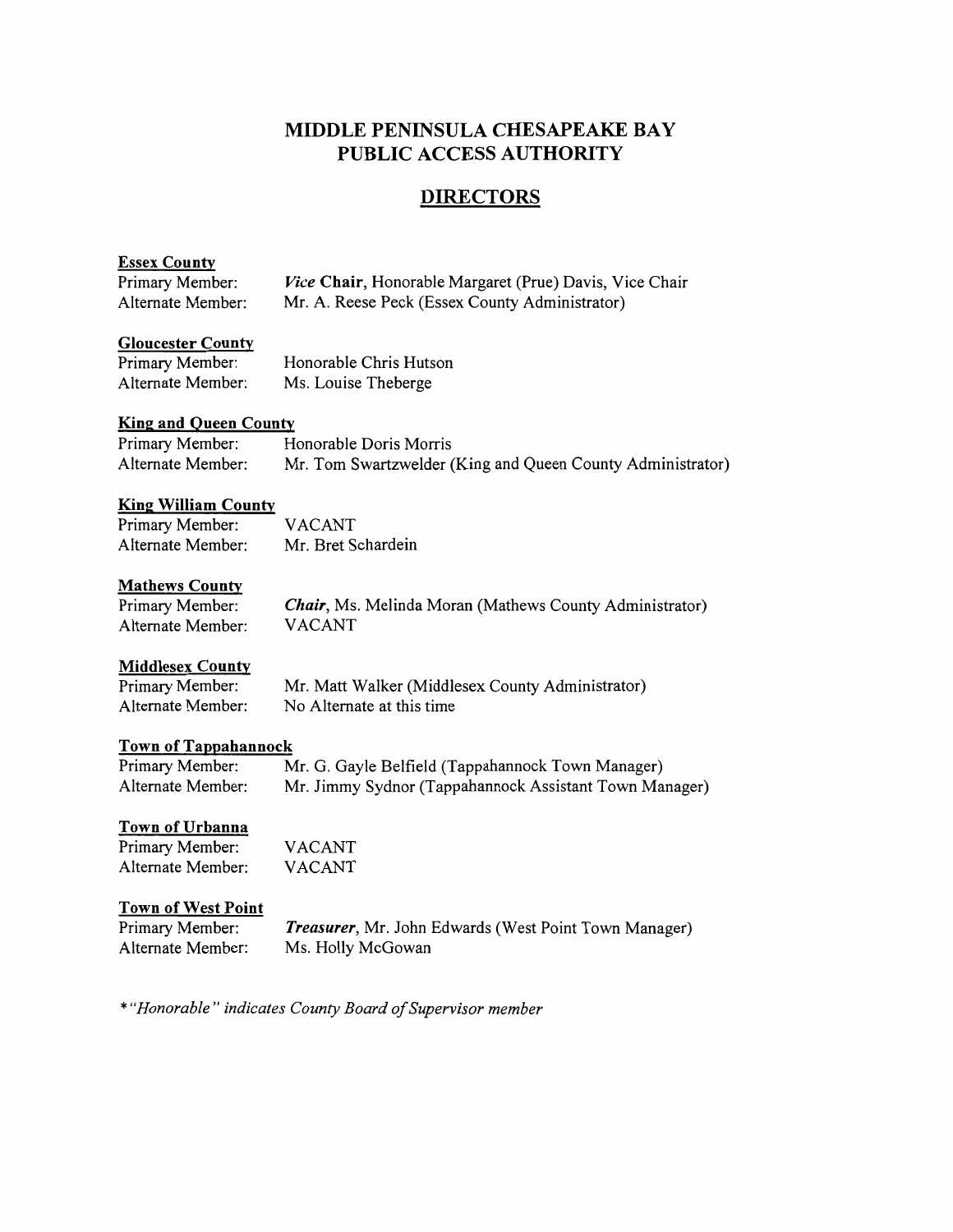# **TABLE OF CONTENTS**

|                                                                                                                                                                                                       | <u>rage</u> |
|-------------------------------------------------------------------------------------------------------------------------------------------------------------------------------------------------------|-------------|
| Independent Auditor's Report                                                                                                                                                                          | $1 - 2$     |
| Management's Discussion and Analysis                                                                                                                                                                  | $3 - 5$     |
| <b>Financial Statements</b>                                                                                                                                                                           |             |
| <b>Statement of Net Positon</b>                                                                                                                                                                       | 6           |
| Statement of Revenues, Expenses and Change in Net Position                                                                                                                                            | 7           |
| <b>Statement of Cash Flows</b>                                                                                                                                                                        | 8           |
| Notes to Financial Statements                                                                                                                                                                         | $9 - 12$    |
| <b>Budgetary Comparison Schedule</b>                                                                                                                                                                  | 13          |
| Independent Auditor's Report on Internal Control Over Financial<br>Reporting and on Compliance and Other Matters Based on an Audit<br>of Financial Statements Performed in Accordance with Government |             |
| <b>Auditing Standards</b>                                                                                                                                                                             | 14-15       |
|                                                                                                                                                                                                       |             |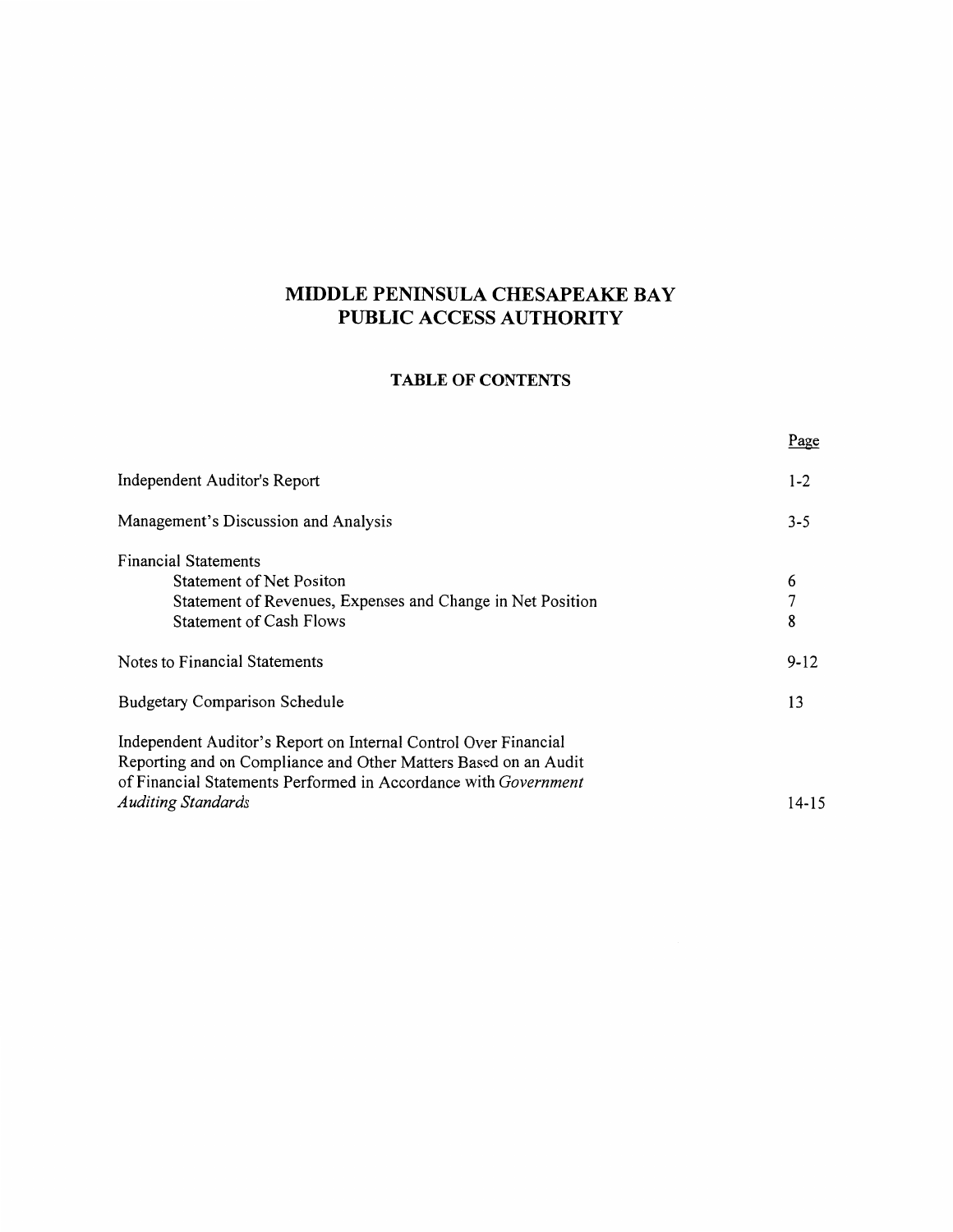# **Dunham, Aukamp & Rhodes, PLC**

*Certified Public Accountants* 

4437 Brookfield Corporate Dr., Suite 205-D Chantilly, VA 20151

# **INDEPENDENT AUDITOR'S REPORT**

To the Commissioners Middle Peninsula Chesapeake Bay Public Access Authority Saluda, Virginia

We have audited the accompanying financial statements of the business-type activities and the aggregate remaining fund information of the Middle Peninsula Chesapeake Bay Public Access Authority as of and for the year ended June 30, 2014, and the related notes to the financial statements, which collectively comprise the Authority's basic financial statements as listed in the table of contents.

## **Management's Responsibility for the Financial Statements**

Managements is responsible for the preparation and fair presentation of these financial statements in accordance with accounting principles generally accepted in the United States of America; this includes the design, implementation, and maintenance of internal control relevant to the preparation and fair presentation of financial statements that are free from material misstatement, whether due to fraud or error.

## **Auditor's Responsibility**

Our responsibility is to express opinions on these financial statements based on our audit. We conducted our audit in accordance with auditing standards generally accepted in the United States of America. Those standards require that we plan and perform the audit to obtain reasonable assurance about whether the financial statements are free of material misstatement.

An audit involves performing procedures to obtain audit evidence about the amounts and disclosures in the financial statements. The procedures selected depend on the auditor's judgment, including the assessment of the risks of material misstatement of the financial statements, whether due to fraud or error. In making those risk assessments, the auditor considers internal control relevant to the entity's preparation and fair presentation of the financial statements in order to design audit procedures that are appropriate in the circumstances, but not for the purpose of expressing an opinion on the effectiveness of the entity's internal control. Accordingly, we express no such opinion. An audit also includes evaluating the appropriateness of accounting policies used and the reasonableness of significant accounting estimates made be management, as well as evaluating the overall presentation of the financial statements.

We believe that the audit evidence we have obtained is sufficient and appropriate to provide a basis for our audit opinions.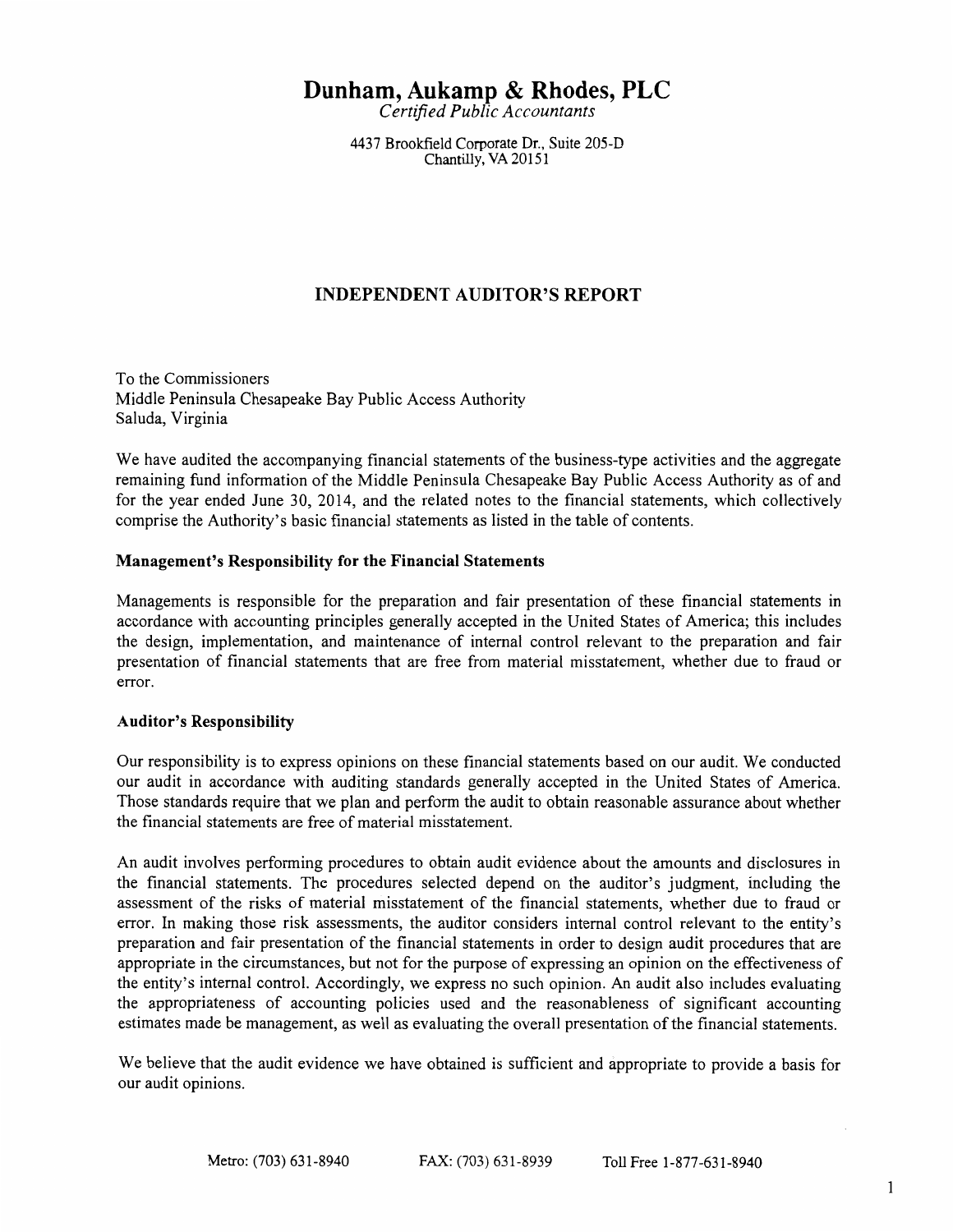#### **Opinions**

In our opinion, the financial statements referred to above present fairly, in all material respects, the respective financial position of the business-type activities and the aggregate remaining fund information of the Middle Peninsula Chesapeake Bay Public Access Authority as of June 30, 2014 and the respective changes in financial position, and where applicable, cash flows thereof for the year then ended in accordance with accounting principles generally accepted in the United States of America.

#### **Other Matters**

#### **Required Supplementary Information**

Accounting principles generally accepted in the United States of America require that the management's discussion and analysis, schedule of revenue and expenses, and budgetary comparison information on pages 3 through 5 and page 13 be presented to supplement the basic financial statements. Such information, although not a part of the basic financial statements, is required by the Governmental Accounting Standards Board, who considers it to be an essential part of financial reporting for placing the basic financial statements in an appropriate operational, economic, or historical context. We have applied certain limited procedures to the required supplementary information in accordance with auditing standards generally accepted in the United States of America, which consisted of inquiries of management about the methods of preparing the information and comparing the information for consistency with management's responses to our inquiries, the basic financial statements, and other knowledge we obtained during our audit of the basic financial statements. We do not express an opinion or provide any assurance on the information because the limited procedures do not provide us with sufficient evidence to express an opinion or provide any assurance.

Dunham, Anhys & Rhodes, PLC

Certified Public Accountants Chantilly, Virginia

March 13, 2015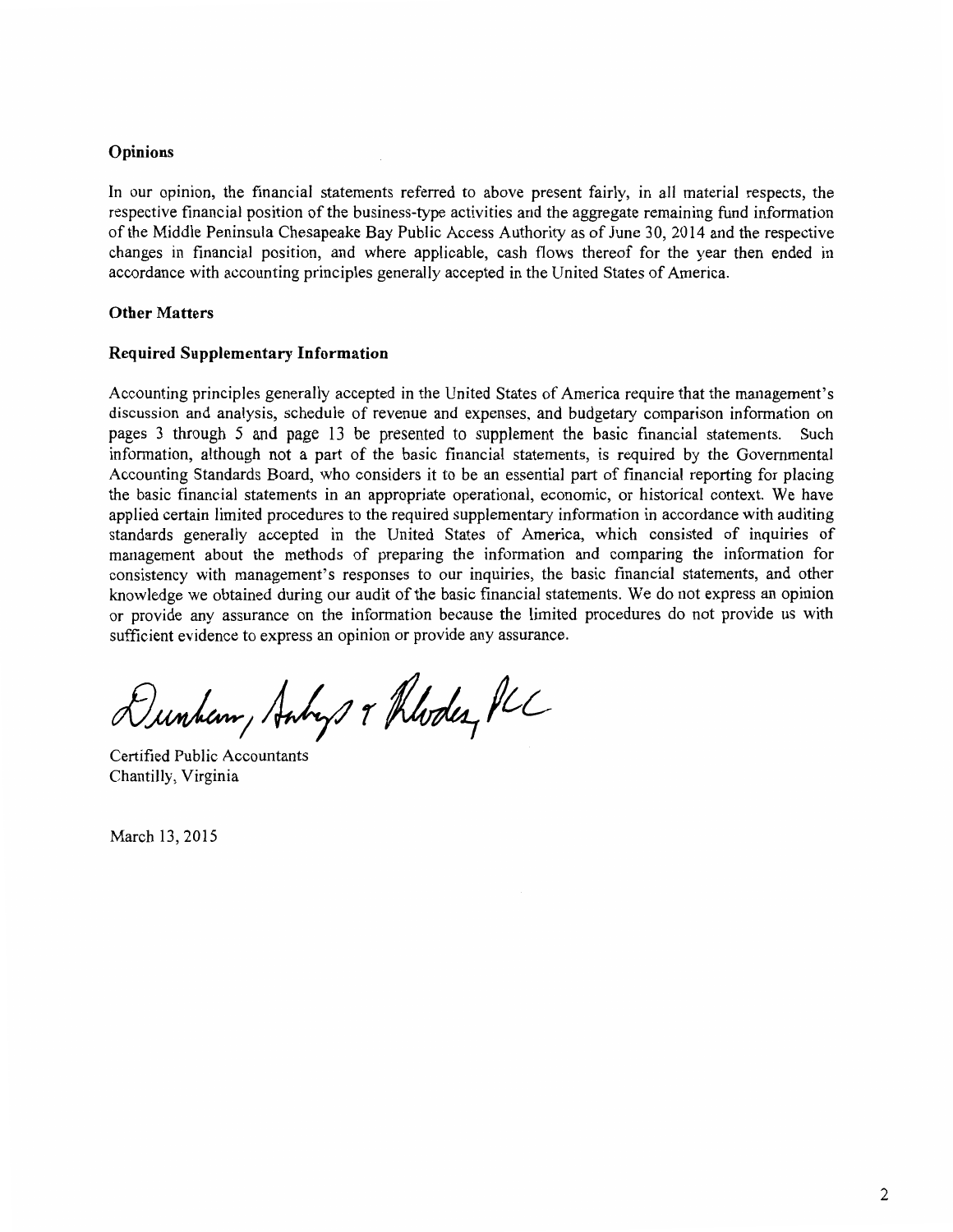# **Middle Peninsula Chesapeake Bay Public Access Authority Management's Discussion and Analysis**

In this section of the annual financial report of the Middle Peninsula Chesapeake Bay Public Access Authority (the "Authority"), management provides a narrative discussion and an analysis of its financial activities for the fiscal year that ended June 30, 2014. Responsibility for the accuracy of the data as well as the completeness and fairness of this presentation (including all disclosures) rests with management. To the best of our knowledge and belief, the data contained herein is accurate in all material respects. This data is reported in a manner designed to fairly represent the Authority's financial position and the result of operations. All disclosures necessary to enable the reader to gain an accurate understanding of the Authority's financial activities have been included. The Authority's financial performance is discussed and analyzed within the context of the accompanying financial statements and disclosures following this section.

#### **Overview of the Financial Statements**

The financial statements presented herein included all of the activities of the Authority using the integrated approach as prescribed by GASB Statement No. 34. Management's Discussion and Analysis (MD&A) is intended to introduce the Authority's financial statements. In addition to this Management's Discussion and Analysis (MD&A), the report consists of the enterprise fund financial statements, and the notes to the financial statements. These financial statements are designed to be more corporate-like in that all activities of the Authority are considered to be business-type activities.

#### **Required Financial Statements**

The Statement of Net Position focuses on resources available for future operations. In simple terms, this statement presents a snap shot view of the assets the Authority has, the liabilities it owes and the net difference. The net difference is further separated into amounts restricted for specific purposes and unrestricted amounts. Businesstype activities are reported on the accrual basis of accounting. Over time, increases and decreases in net position may serve as a useful indicator of whether the financial position of the Authority is improving or deteriorating.

The Statement of Revenues, Expenses and Change in Net Position details the Authority's revenues and expenses by functional type, and the net operating result of the current year. This statement summarizes and simplifies the user's analysis to determine the extent to which programs are self-supporting and/or subsidized by general revenues.

The Statement of Cash Flows shows the cash flows from the Authority's operating, capital and related financing, and investing activities.

The notes to the financial statements provide additional disclosure required by governmental accounting standards and provide information to assist the reader in understanding the Authority's financial condition.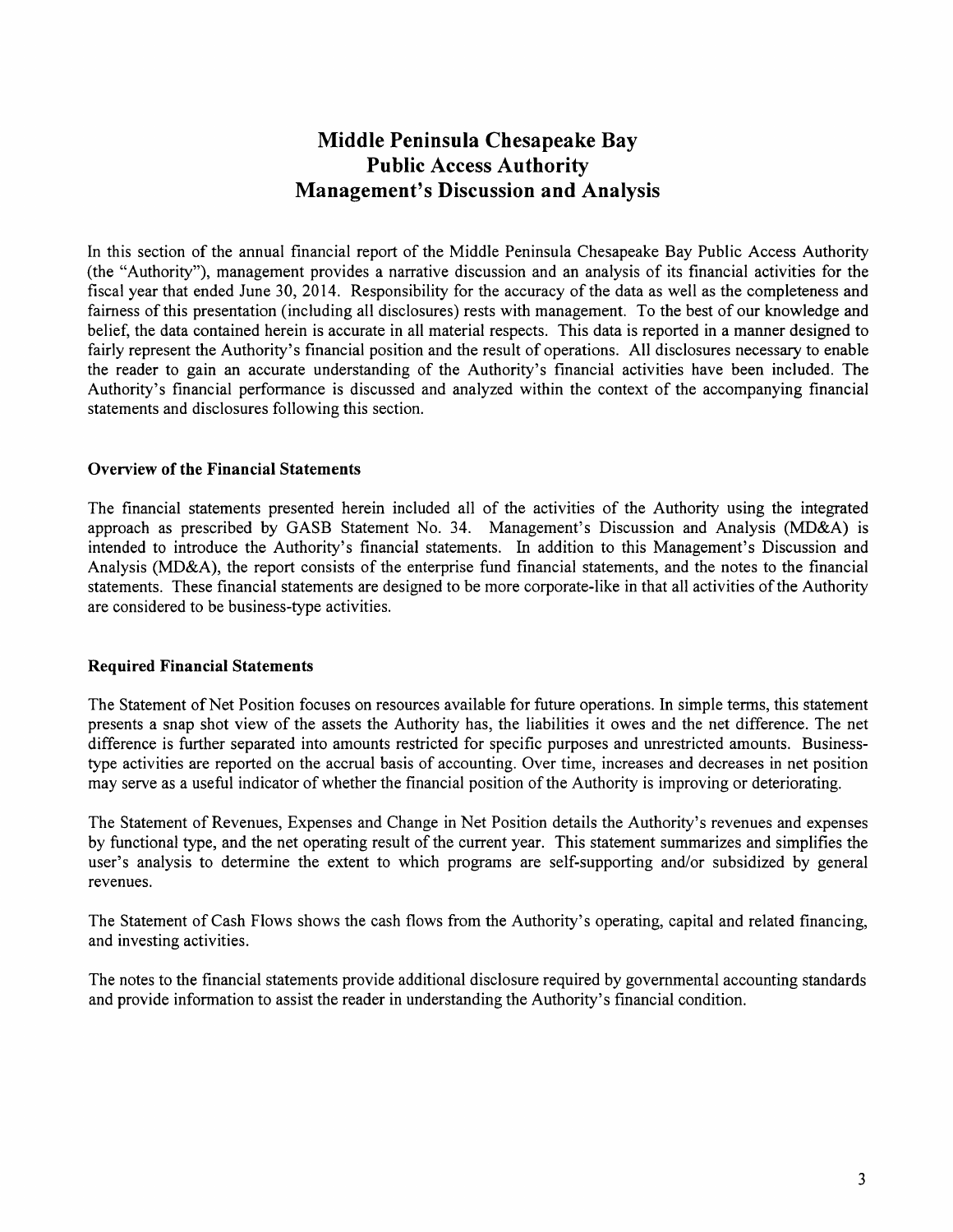The MD&A is intended to explain the significant changes in financial position and the differences in operation between the current year and prior years. Significant changes from the prior year are explained in the following paragraphs.

#### Financial Analysis

|                            | <b>Summary Statements of Net Position</b><br><b>June 30,</b> |             |
|----------------------------|--------------------------------------------------------------|-------------|
|                            | 2014                                                         | 2013        |
| Current Assets             | 42,685<br>S                                                  | \$<br>4,009 |
| Capital Assets (net)       | 3, 341, 126                                                  | 3,146,793   |
| <b>Total Assets</b>        | 3,383,811                                                    | 3,150,802   |
| Current Liabilities        | 1,716                                                        |             |
| Total Liabilities          | 1,716                                                        |             |
| Invested in Capital Assets | 3,341,126                                                    | 3,146,793   |
| Restricted                 | 26,168                                                       | 3,000       |
| Unrestricted               | 14,801                                                       | 1,009       |
| Total Net Position         | \$3,382,095                                                  | \$3,150,802 |

Current assets increased during the year by approximately \$38,000 as a result of timber sales on the Hayworth Tract and rental income received from renting a house on one of the donated properties. The timber sales provided assets restricted to the property from which the trees were cut while the rental income is available for maintenance on the property as well as general administration.

Capital assets increased during the year by approximately \$194,000 as additional properties were contributed to the Authority valued at \$217,300 and improvements to existing properties of \$16,151, less depreciation taken on the income producing assets of \$39,118.

Total net position increased by approximately \$231,293 this year as the Authority was able to accept donations of 2 new properties from private landowners. Timber sales led to an increase in restricted assets of \$23,168 which can only be used for the specific properties' programs, maintenance and upkeep.

| <b>Summary Statements of Activities</b> | For the Years Ended June 30, |             |
|-----------------------------------------|------------------------------|-------------|
|                                         | 2014                         | 2013        |
| Revenues                                |                              |             |
| Operating revenues<br>Interest          | 306,988<br>S                 | \$1,427,609 |
| <b>Total Revenues</b>                   | 307,005                      | 1,427,609   |
| Expenses                                | 75,712                       |             |
| Change in net position                  | 231,293                      | 1,427,609   |
| Net position at beginning of year       | 3,150,802                    | 1,723,193   |
| Net position at end of year             | \$3,382,095                  | \$3,150,802 |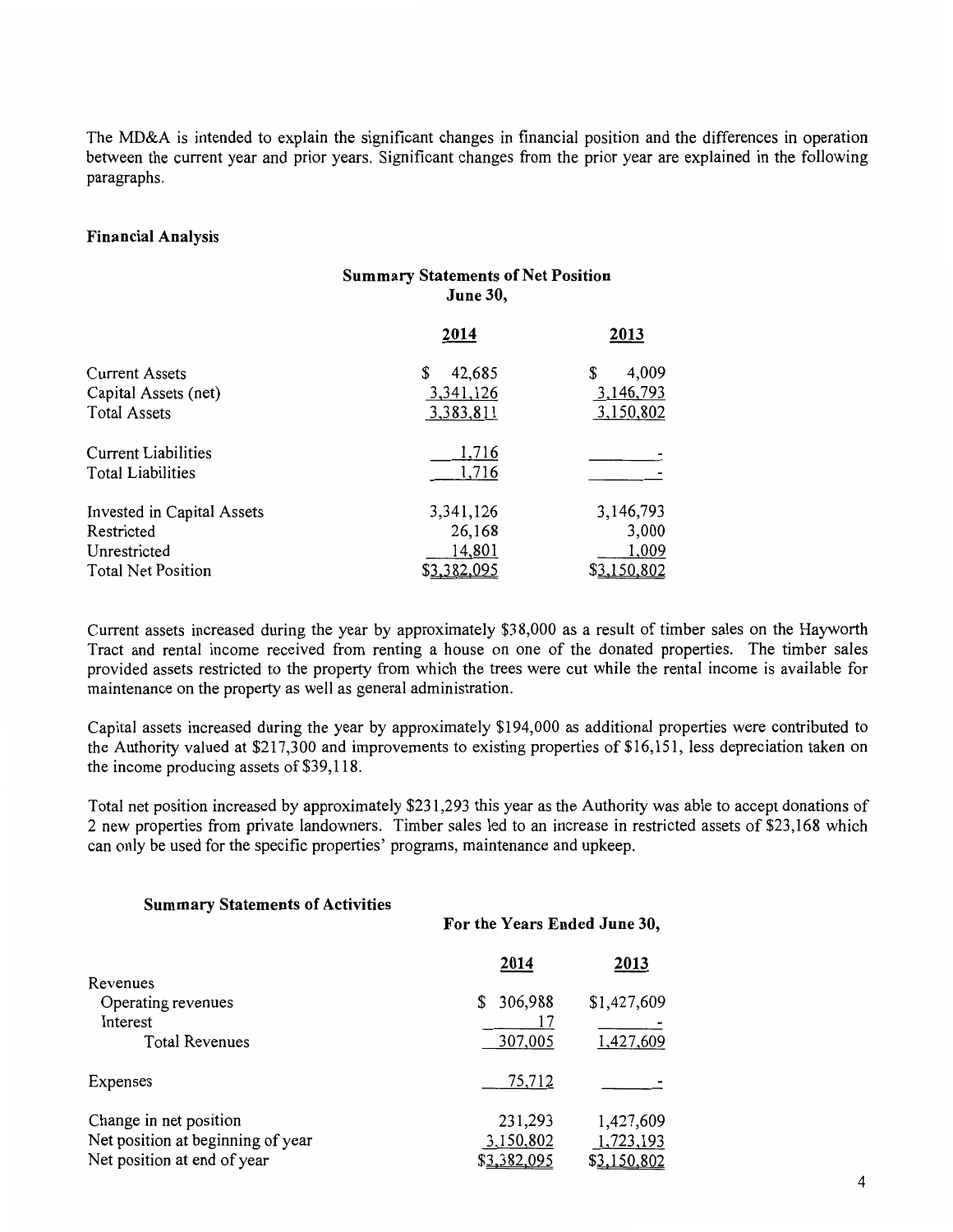Operating revenues decreased by approximately \$1,121,000 primarily due to property contributions to the Authority which are received periodically as new donors are identified.

Operating expenses increased from the prior year, as all costs were previously covered by grants and other assistance to the Middle Peninsula Planning District Commission, a related entity which helped create the Authority and provides staffing and management to the Authority.

#### Capital Assets

The capital assets in the governmental funds primarily consist of real estate purchased by or donated to the Authority.

#### Economic Factors and Future Outlook

Presently, management of the Authority is working to take advantage of the economic climate that has led numerous private landowners to make donations of waterfront property to the Authority for public benefit. Management continues to look for resources to acquire and manage its properties including access fees, rental income, private foundations and grant opportunities.

#### Contacting the Authority's Financial Management Staff

This financial report is designed to provide a general overview of the Authority's finances and show the Authority's accountability for the funds it receives. If you have questions about this report or need additional information, contact the Authority's Executive Director at 125 Bowden Street in Saluda, Virginia.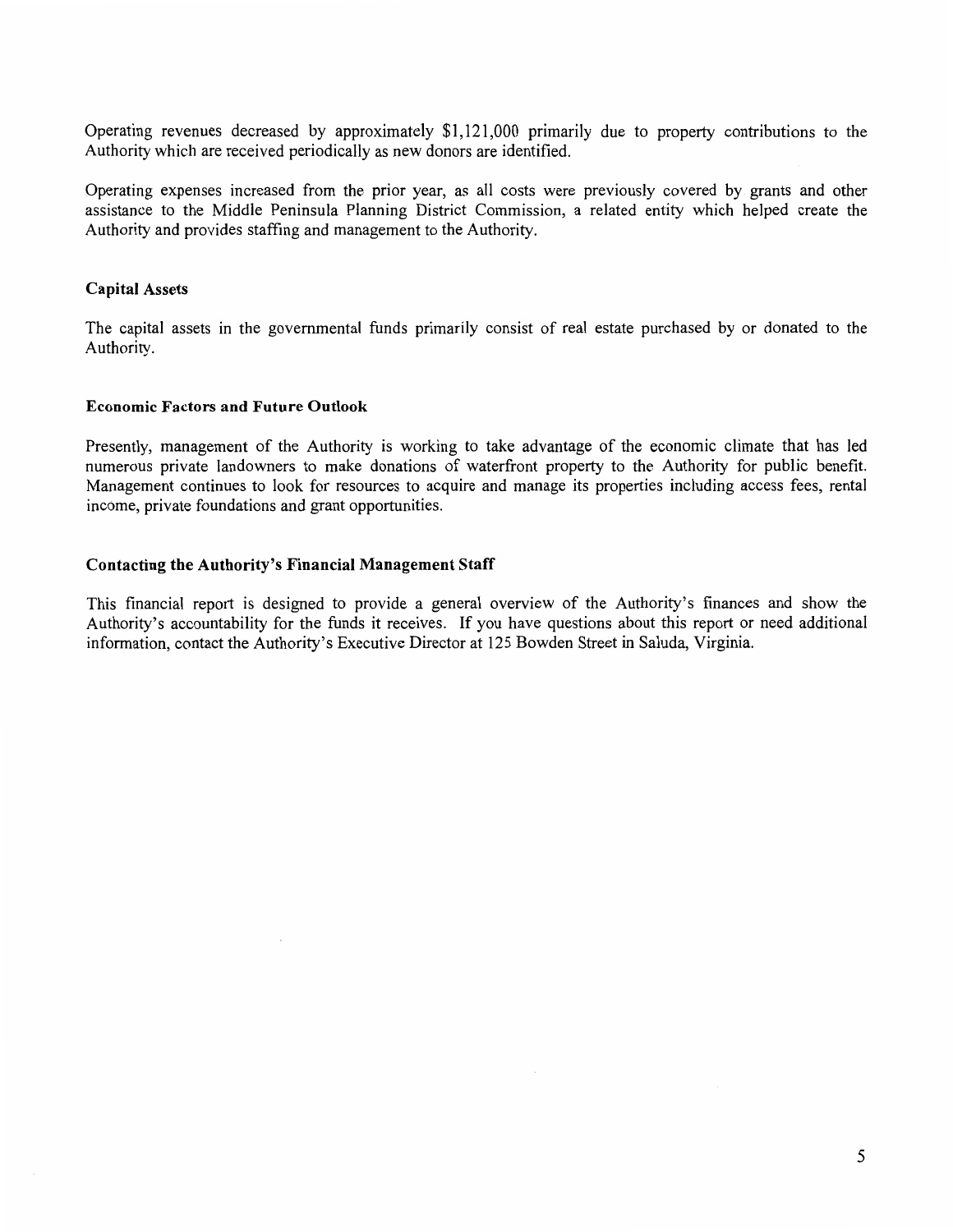# Middle Peninsula Chesapeake Bay Public Access Authority Statement of Net Position June 30, 2014

# ASSETS

| <b>Current Assets</b>                           |              |
|-------------------------------------------------|--------------|
| Cash and cash equivalents                       | \$<br>15,437 |
| Restricted cash                                 | 26,168       |
| Rent receivable                                 | 1,080        |
| <b>Total Current Assets</b>                     | 42,685       |
| <b>Capital Assets</b>                           |              |
| Property and equipment                          | 3,380,244    |
| Accumulated depreciation                        | (39,118)     |
| <b>Total Capital Assets</b>                     | 3,341,126    |
| <b>Total Assets</b>                             | \$3,383,811  |
| <b>LIABILITIES</b>                              |              |
| <b>Current Liabilities</b>                      |              |
| Accounts payable                                | \$<br>516    |
| Security deposit                                | 1,200        |
| <b>Total Liabilities</b>                        | 1,716        |
| <b>NET POSITION</b>                             |              |
| <b>Net Position</b>                             |              |
| Invested in capital assets, net of related debt | 3,341,126    |
| Restricted                                      | 26,168       |
| Unrestricted                                    | 14,801       |
| <b>Total Net Position</b>                       | 3,382,095    |
| Total Liabilities and Net Position              | \$3,383,811  |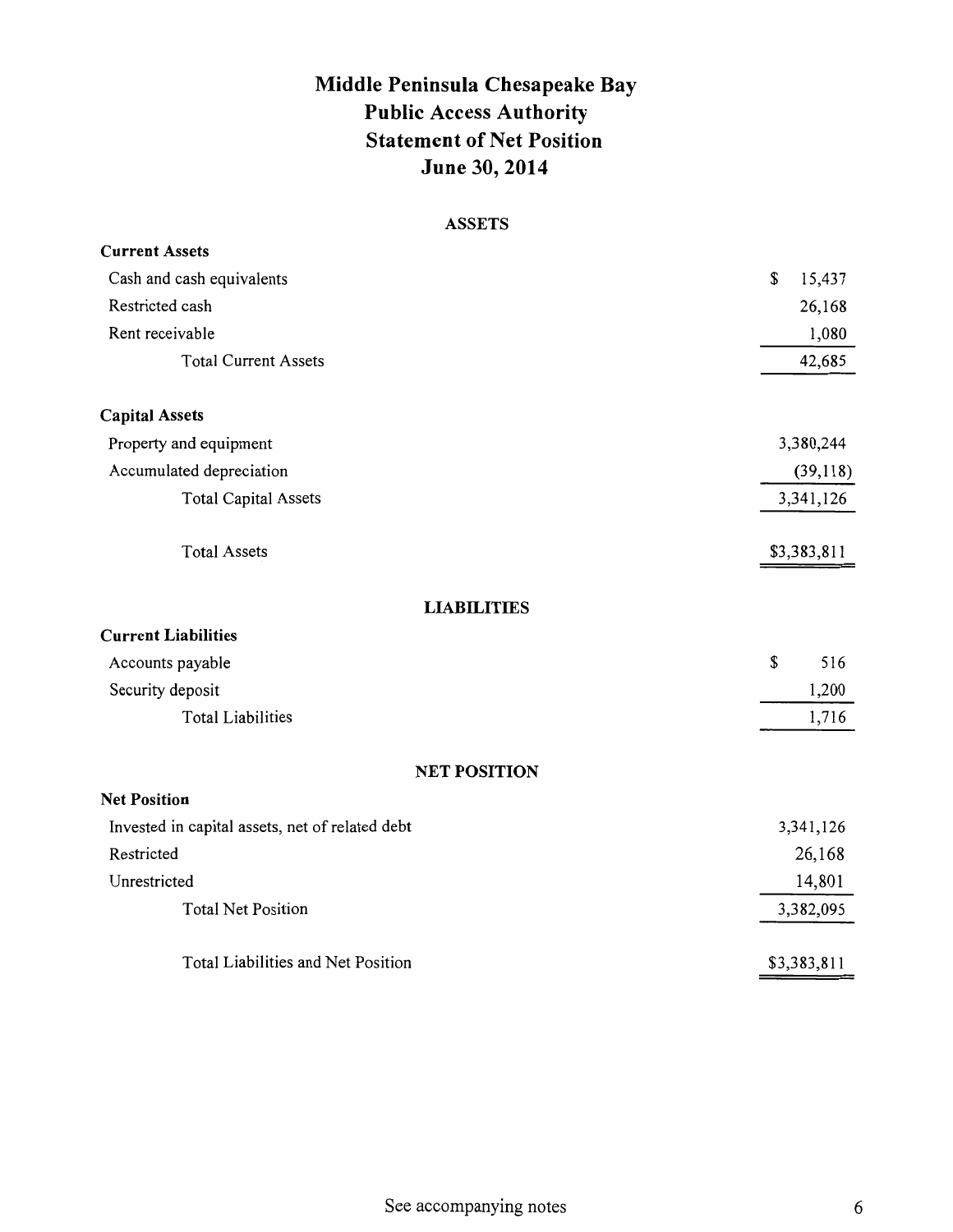# Middle Peninsula Chesapeake Bay Public Access Authority Statement of Revenues, Expenses, and Change in Net Position For the Year Ended June 30, 2014

| <b>Operating Revenues</b>        |                                 |               |
|----------------------------------|---------------------------------|---------------|
| Grants and contributions         | \$232,995                       |               |
| Timber sales                     |                                 | 44,607        |
| Rental income                    |                                 | 14,760        |
| Miscellaneous                    |                                 | 14,626        |
|                                  | <b>Total Operating Revenues</b> | 306,988       |
| <b>Operating Expenses</b>        |                                 |               |
| Depreciation                     |                                 | 39,118        |
| Consulting and contractual       |                                 | 16,491        |
| Legal and accounting             |                                 | 10,519        |
| Insurance                        |                                 | 3,767         |
| Facility maintenance             |                                 | 2,167         |
| Supplies                         |                                 | 981           |
| Equipment                        |                                 | 927           |
| Miscellaneous                    |                                 | 879           |
| Utilities                        |                                 | 567           |
| Meeting supplies                 |                                 | 186           |
| Fees and permits                 |                                 | 60            |
| Workshops and conferences        |                                 | 50            |
|                                  | <b>Total Operating Expenses</b> | 75,712        |
| Operating Income                 |                                 | 231,276       |
| <b>Non-Operating Revenues</b>    |                                 |               |
| Interest income                  |                                 | 17<br>231,293 |
|                                  | Change in Net Position          |               |
| Net Position - Beginning of Year | 3,150,802                       |               |
| Net Position - End of Year       | \$3,382,095                     |               |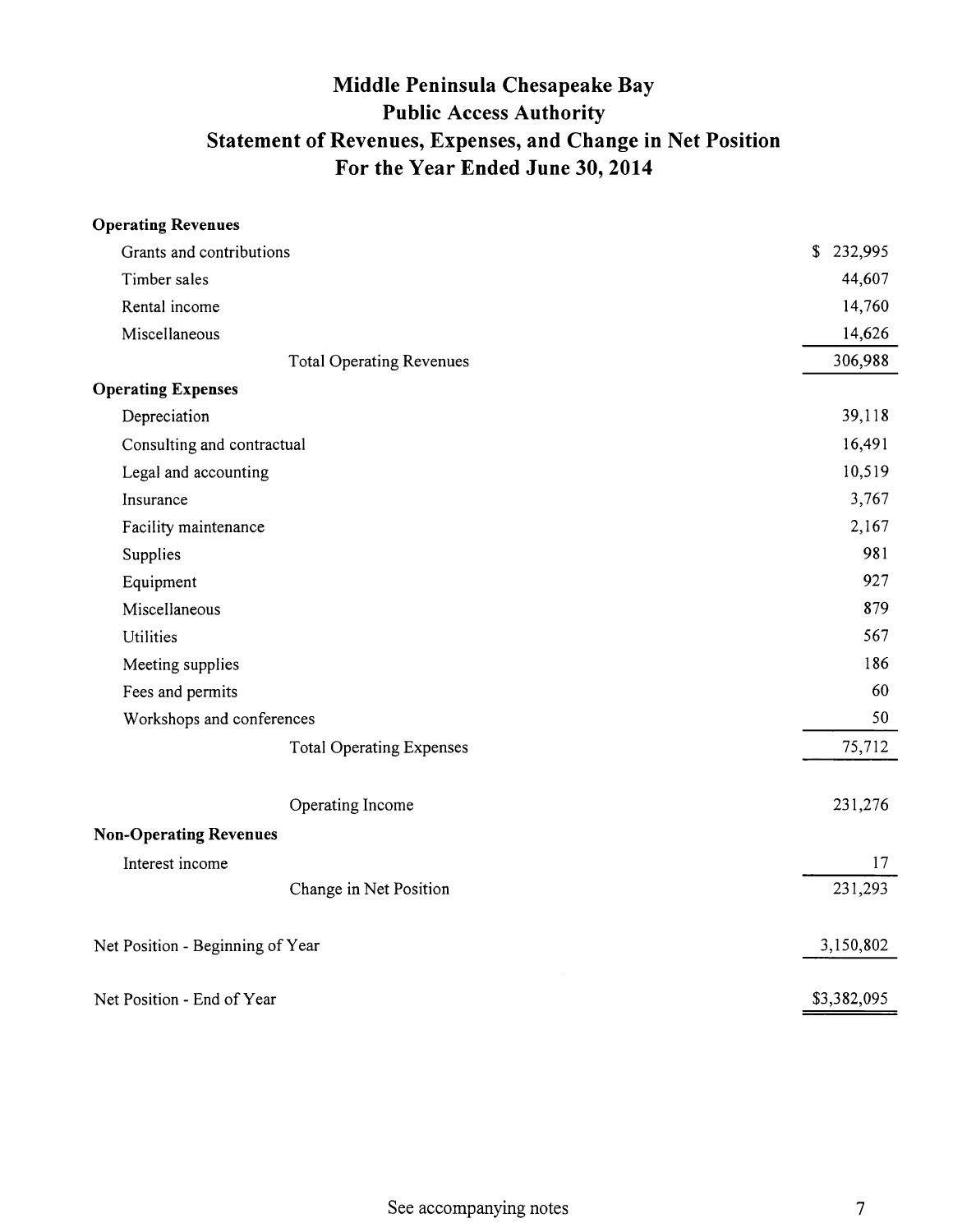# Middle Peninsula Chesapeake Bay Public Access Authority Statement of Cash Flows For the Year Ended June 30,2014

| <b>Cash Flows from Operating Activities</b>           |            |
|-------------------------------------------------------|------------|
| Received from customers                               | \$80,333   |
| Paid to suppliers for goods and services              | (36,078)   |
| Net Cash Flows from Operating Activities              | 44,255     |
| <b>Cash Flows from Investing Activities</b>           |            |
| Purchases of property and equipment                   | (6,676)    |
| Interest income                                       | 17         |
| Net Cash Flows from Investing Activities              | (6, 659)   |
| Net Change in Cash and Cash Equivalents               | 37,596     |
| Cash and Cash Equivalents - Beginning of Year         | 4,009      |
| Cash and Cash Equivalents - End of Year               | \$41,605   |
| <b>Reconciliation of Operating Income to Net Cash</b> |            |
| <b>Flows from Operating Activities</b>                |            |
| Operating income                                      | \$231,276  |
| Depreciation                                          | 39,118     |
| Noncash contributions of property and equipment       | (226, 775) |
| Changes in Assets and Liabilities                     |            |
| Rent receivable                                       | (1,080)    |
| Accounts payable                                      | 516        |
| Security deposit                                      | 1,200      |
| Net Cash Flows from Operating Activities              | \$44,255   |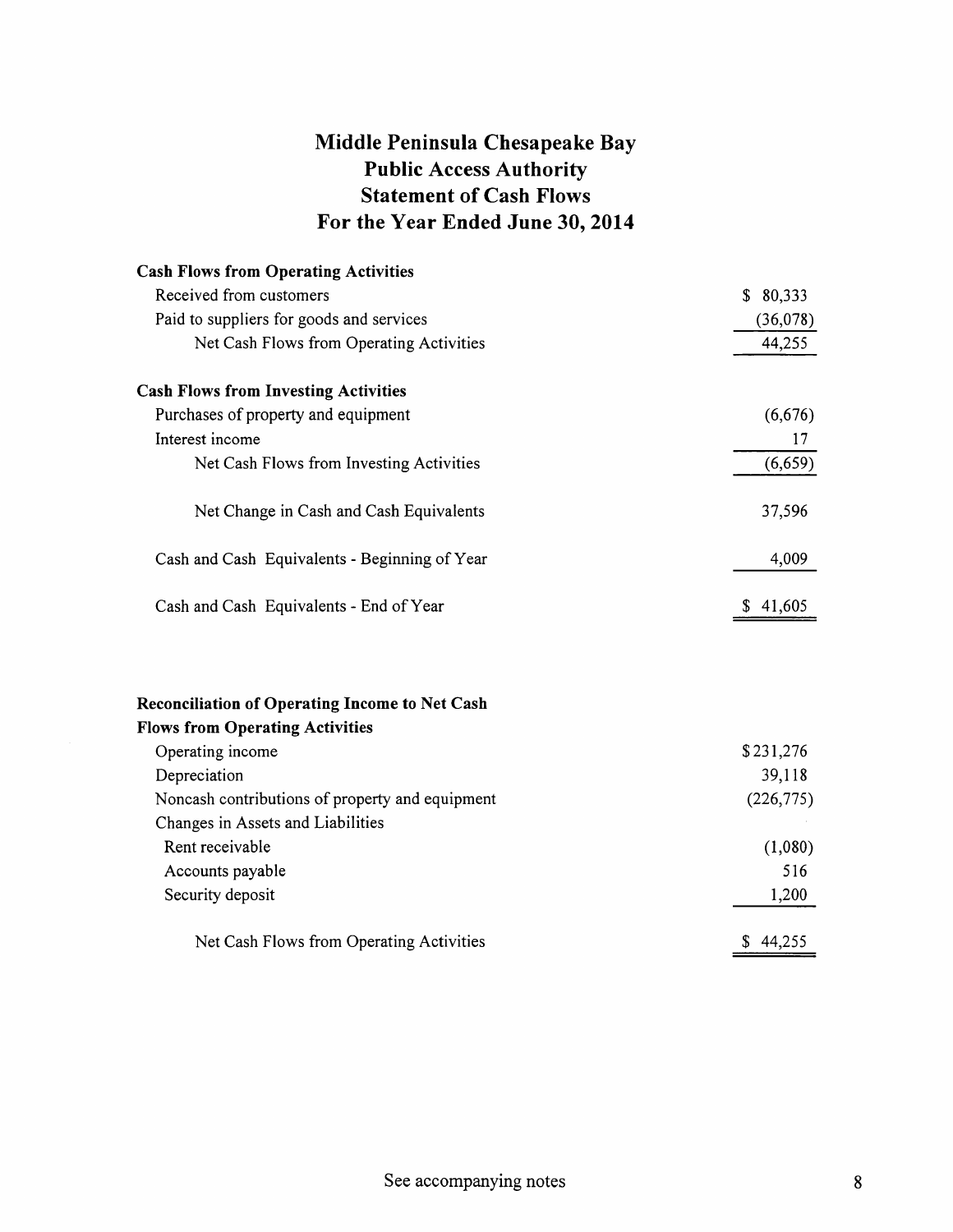## NOTES TO FINANCIAL STATEMENTS

#### NOTE 1 – Organization and Summary of Accounting Policies

The Middle Peninsula Chesapeake Bay Public Access Authority (the "Authority") was created by the Virginia General Assembly on April 7, 2002 and ratified by participating localities on June 13, 2003. The Authority recognizes that shorelines are high priority natural areas and that it is critical to set aside access sites for all types of recreational activities important to the regional economy and to the citizens of the Commonwealth of Virginia. As a regional leader in addressing public access issues, the Authority understands the importance of public outreach and quality education as it relates to water access. The Authority's mission is to better inform the public on issues of public access concern and increase public access opportunities. Participating localities include the Counties of Essex, Gloucester, King & Queen, King William, Mathews and Middlesex and the Towns of Tappahannock, Urbanna, and West Point.

Authority funding is obtained from public contributions, funds provided by the Commonwealth of Virginia, and Federal grants for specified projects designed to further the Authority's goals and objectives.

The financial statements have been prepared in conformity with generally accepted accounting principles (GAAP) (prior to the adoption of GASB 34) as applied to government units. The Government Accounting Standards Board (GASB) is the accepted standard-setting body for establishing governmental accounting and financial reporting principles. The following is a summary of significant accounting policies followed in the preparation of these fmancial statements:

- (a) Reporting Entity The Authority's governing body is composed of members appointed by the nine member jurisdictions. The Authority is not a component unit of any of the member governments, and there are no component units to be included in the Authority's financial statements.
- (b) Basis of Accounting The accounting and reporting policies of the Authority relating to the accompanying basic fmancial conform to accounting principles generally accepted in the United States of America applicable to state and local governments. Generally accepted accounting principles for local governments include those principles prescribed by the Governmental Accounting Standards Board (GASB) and by the Financial Accounting Standards Board (when applicable).

Management believes that the periodic determination of revenues earned, expenses incurred and net income is desirable for purposes of facilitating management control and accountability. Therefore, the activities of the Authority are accounted for as a proprietary fund which uses the accrual basis of accounting. Under the accrual basis of accounting, revenues are recognized when earned and expenses are recognized when incurred. The Authority considers grant revenue as earned when the grant expenditure is incurred.

Private-sector standards of accounting and financial reporting issued prior to December 31, 1989, generally are followed in the government-wide financial statements to the extent that those standards do not conflict with or contradict guidance of the Governmental Accounting Standards Board.

The Authority generally first uses restricted assets for expenses incurred for which both restricted and unrestricted assets are available. The Authority may defer the use of restricted assets based on a review of the specific transaction.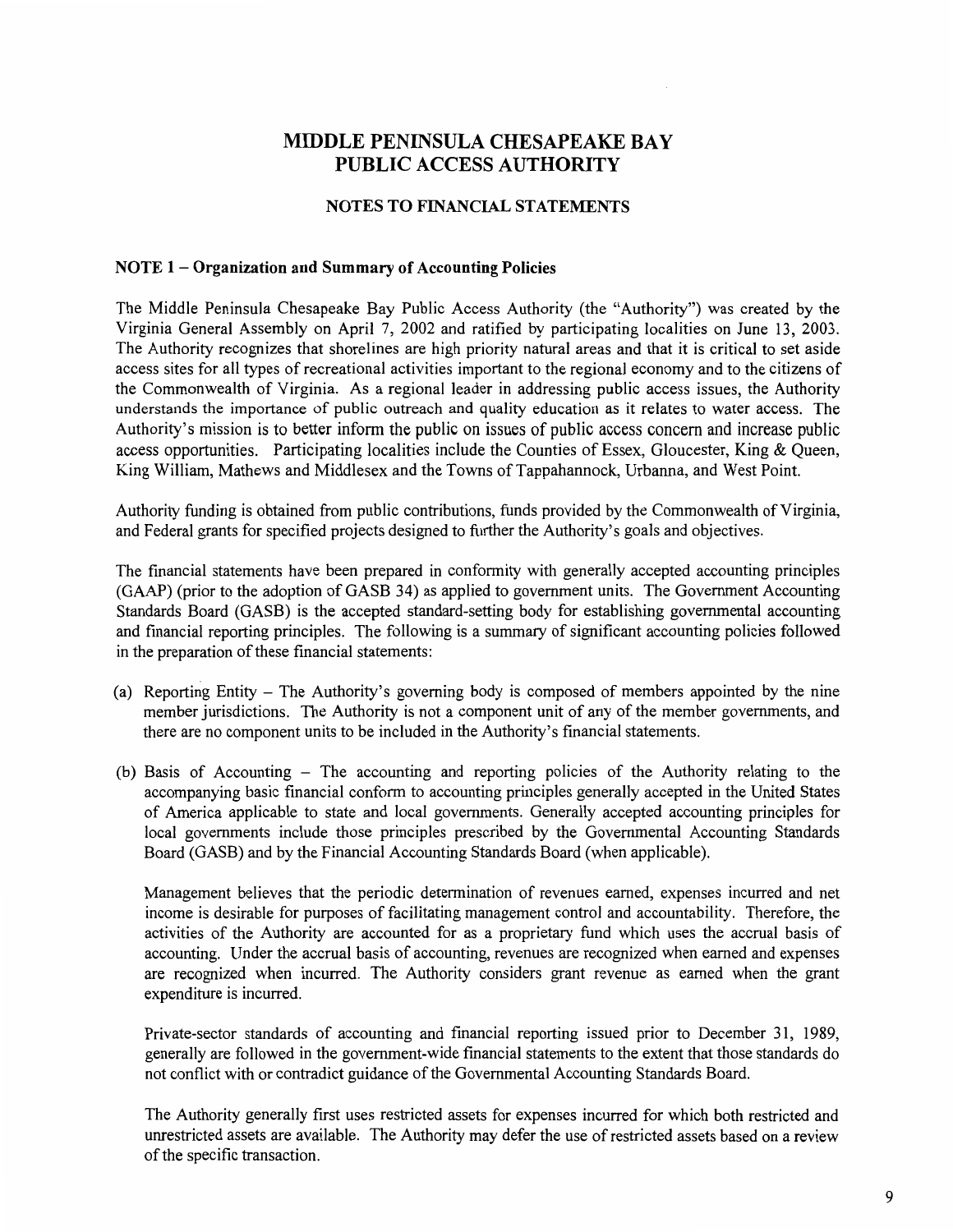### NOTES TO FINANCIAL STATEMENTS (Continued)

## NOTE 1 - Organization and Summary of Accounting Policies (Continued)

- (c) Concentrations of Credit Risk Financial instruments that potentially expose the Authority to concentrations of credit risk consist primarily of cash equivalents. Cash equivalents are maintained at high-quality financial institutions which, at times, may exceed federally insured limits. Credit exposure is limited to any one institution. The Authority has not experienced any losses on its cash equivalents.
- (d) Cash and Cash Equivalents Cash and cash equivalents include investments in highly liquid debt instruments with a maturity of three months or less, excluding amounts whose use is limited by the Authority's Board designation or other arrangements under trust agreements with third-party payers.
- (e) Accounts Receivable Accounts receivable are reported at their gross value when earned as the underlying exchange transaction occurs. Receivables related to non-exchange transactions are recognized when their eligibility requirements have been met. Receivables are reduced by the estimated portion that is expected to be uncollectible. This estimate is made based on collection history and current information regarding the credit worthiness of the debtors. When continued collection activity results in receipts of amounts previously written off, revenue is recognized for the amount collected. Management considers all of the receivables collectible at June 30, 2014, and no allowance for doubtful accounts has been provided. Concentration of credit risk with respect to accounts receivable is limited due to the number of grantors, man of which are federal government grants.
- $(f)$  Management Estimates  $-$  The presentation of financial statements in conformity with generally accepted accounting principles requires management to make estimates and assumptions that affect the reported amount of assets and liabilities and disclosure of contingent assets and liabilities at the date of the financial statements and the reported amount of revenues and expenses during the reporting period. Actual results could differ from those estimates.
- (g) Capital Assets Capital assets are recorded at historical or estimated historical cost if actual historical cost is not available for items exceeding \$1,000. Depreciation is taken on the straight-line method over the estimated useful life of the respective asset.

| The estimated lives are as follows: |               |
|-------------------------------------|---------------|
| Buildings and improvements          | $20-30$ years |
| Wharfs                              | 10 years      |

Assets that have been purchased with grantor funds may revert to the grantor in the event the program is discontinued.

- (h) Budgets and Budgetary Accounting- Annual budgets are adopted on a basis consistent with generally accepted accounting principles for all funds. All budgets are presented on the modified accrual basis of accounting. Accordingly, the Budgetary Comparison Schedule presents actual expenditures in accordance with the accounting principles generally accepted in the United States of America on a basis consistent with the adopted budgets as amended.
- (i) Advertising Costs -Advertising costs are expensed as incurred.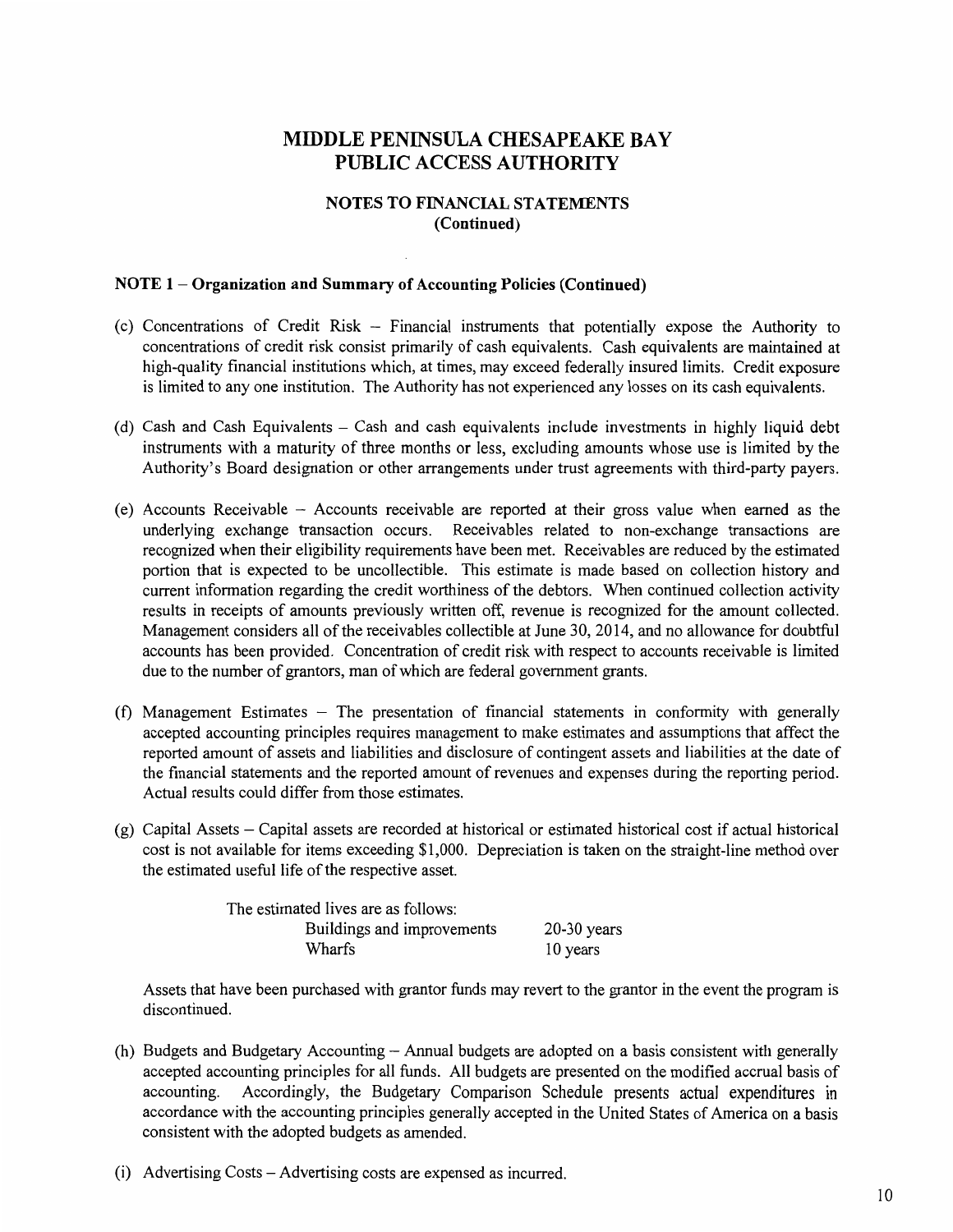## **NOTES TO FINANCIAL STATEMENTS (Continued)**

## **NOTE 2 - Cash and Investments**

State statute authorizes the Authority to invest in obligations of the U.S. Treasury, agencies, and instrumentalities, repurchase agreements, certificates of deposit or time deposits insured by the FDIC, and the local government investment pool. Deposits are carried at cost, which approximates fair value.

At June 30, 2014 the carrying amount of the Authority's deposits with banks was \$14,236 and the bank balances were \$14,236. All of the bank balances were covered by federal depository insurance or collateralized in accordance with the Virginia Security for Public Deposits Act.

Investments in 2a7-like pools are valued based on the value of pool shares. The Authority invests a 2a7-like pool, the Local Government Investment Pool, managed by the Virginia Department of Treasury. Permitted investments in the pool include U.S. government obligations, repurchase agreements, certificates of deposit, banker's acceptances, commercial paper, short-term corporate notes, and short-term taxable municipal obligations. The investment pool has not been assigned a risk category since the Authority is not issued securities, but rather owns an undivided interest in the assets of the pool. The Authority's balance in the investment pool was \$26,169 at June 30,2014.

## **NOTE 3 - Restricted Cash**

Several land purchases by the Authority were made with funding provided by federal grants. These grants require that any income from timber sales or similar income sources to be restricted for the use, care and maintenance of the property from which the revenues were derived. As of June 30, 2014 the Authority had \$26,168 in restricted cash to be used for various properties owned by the Authority.

## **NOTE 4- Property and Equipment**

A summary of property and equipment as of June 30, 2014 is as follows:

|                            | Balance      |           |                      | Balance       |
|----------------------------|--------------|-----------|----------------------|---------------|
|                            | July 1, 2013 | Additions | Disposals            | June 30, 2014 |
| Land                       | \$2,123,293  | \$217,300 | \$<br>$\blacksquare$ | \$2,340,593   |
| Buildings and improvements | 1,023,500    |           |                      | 1,023,500     |
| Wharf and dock facilities  |              | 16,151    | $\blacksquare$       | 16,151        |
| Accumulated                |              |           |                      |               |
| depreciation               |              | (39,118)  |                      | (39,118)      |
| Net                        | \$3,146,793  | \$194,333 |                      | \$3,341,126   |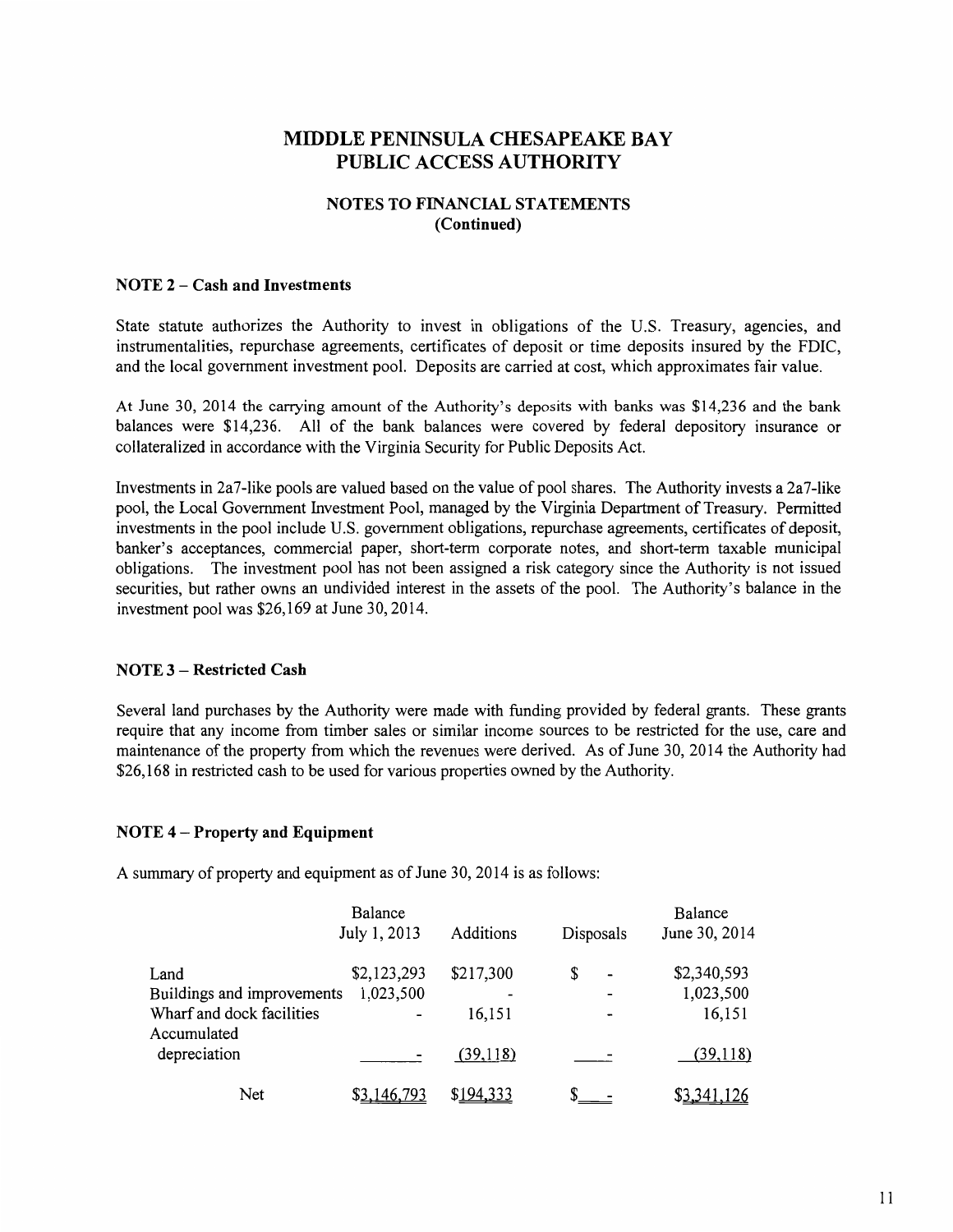## NOTES TO FINANCIAL STATEMENTS (Continued)

#### NOTE 5- Lease Commitments

The Authority leases several residential buildings on various properties. Lease terms are generally for a one year period. The remaining annual lease payments are as follows:

| Year ending June 30, |          |
|----------------------|----------|
| 2015                 | \$10,600 |
| Total                | \$10,600 |

### NOTE  $6$  – Commitments

The Authority participates in a number of programs that are fully or partially funded by grants received from other governmental units. Expenditures financed by grants are subject to audit by the appropriate grantor government. If expenditures are disallowed due to noncompliance with grant program regulations, the Authority may be required to reimburse. As of June 30, 2014, the Authority believes that disallowed expenditures, if any, based on subsequent audits will not have a material effect on the overall financial position of the Authority.

## NOTE 7- Evaluation of Subsequent Events

The Authority has evaluated subsequent events through March 13, 2015, the date which the financial statements were available to be issued.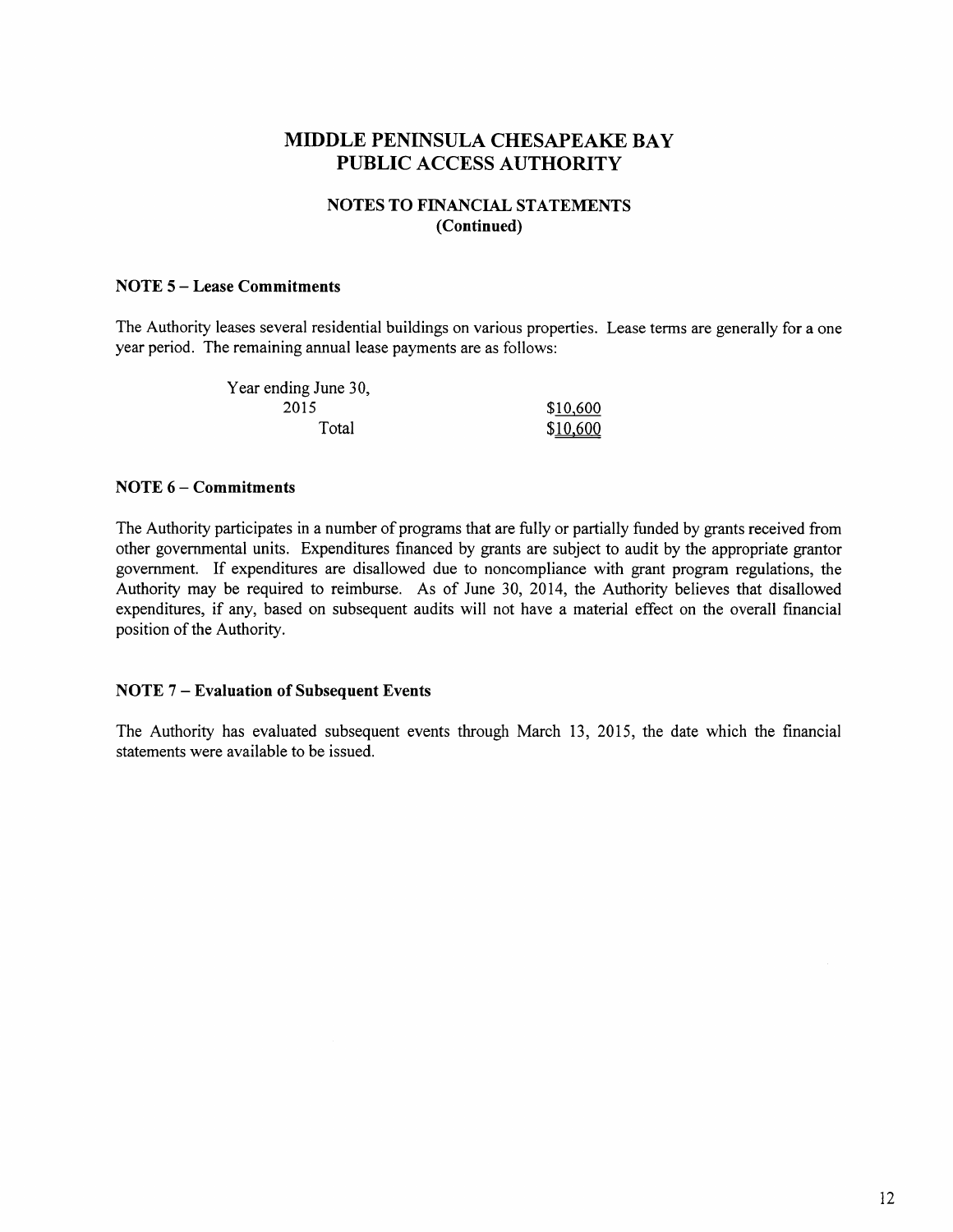# **Middle Peninsula Public Access Authority Public Access Authority Budgetary Comparison Schedule For the Year Ended June 30, 2014**

| Actual<br>Budget<br><b>Operating Revenues</b><br>6,000<br>\$232,995<br>\$<br>Grants and contributions<br>38,000<br>44,607<br>Timber sales<br>14,760<br>12,960<br>Rental income<br>9,600<br>14,626<br>Miscellaneous<br>306,988<br>66,560<br><b>Total Operating Revenues</b><br><b>Operating Expenses</b><br>39,118<br>Depreciation<br>16,491<br>12,525<br>Consulting and contractual<br>10,519<br>8,125<br>Legal and accounting<br>3,767<br>12,390<br>Insurance<br>2,167<br>Facility maintenance<br>981<br>Supplies<br>927<br>Equipment<br>879<br>Miscellaneous<br>567<br>600<br>Utilities<br>186<br>Meeting supplies<br>60<br>Fees and permits<br>50<br>Workshops and conferences<br>75,712<br>33,640<br><b>Total Operating Expenses</b><br>231,276<br>32,920<br>Operating Income | (Unfavorable)<br>\$<br>226,995<br>6,607<br>1,800<br>5,026 |
|-----------------------------------------------------------------------------------------------------------------------------------------------------------------------------------------------------------------------------------------------------------------------------------------------------------------------------------------------------------------------------------------------------------------------------------------------------------------------------------------------------------------------------------------------------------------------------------------------------------------------------------------------------------------------------------------------------------------------------------------------------------------------------------|-----------------------------------------------------------|
|                                                                                                                                                                                                                                                                                                                                                                                                                                                                                                                                                                                                                                                                                                                                                                                   |                                                           |
|                                                                                                                                                                                                                                                                                                                                                                                                                                                                                                                                                                                                                                                                                                                                                                                   |                                                           |
|                                                                                                                                                                                                                                                                                                                                                                                                                                                                                                                                                                                                                                                                                                                                                                                   |                                                           |
|                                                                                                                                                                                                                                                                                                                                                                                                                                                                                                                                                                                                                                                                                                                                                                                   |                                                           |
|                                                                                                                                                                                                                                                                                                                                                                                                                                                                                                                                                                                                                                                                                                                                                                                   |                                                           |
|                                                                                                                                                                                                                                                                                                                                                                                                                                                                                                                                                                                                                                                                                                                                                                                   | 240,428                                                   |
|                                                                                                                                                                                                                                                                                                                                                                                                                                                                                                                                                                                                                                                                                                                                                                                   |                                                           |
|                                                                                                                                                                                                                                                                                                                                                                                                                                                                                                                                                                                                                                                                                                                                                                                   | (39,118)                                                  |
|                                                                                                                                                                                                                                                                                                                                                                                                                                                                                                                                                                                                                                                                                                                                                                                   | (3,966)                                                   |
|                                                                                                                                                                                                                                                                                                                                                                                                                                                                                                                                                                                                                                                                                                                                                                                   | (2, 394)                                                  |
|                                                                                                                                                                                                                                                                                                                                                                                                                                                                                                                                                                                                                                                                                                                                                                                   | 8,623                                                     |
|                                                                                                                                                                                                                                                                                                                                                                                                                                                                                                                                                                                                                                                                                                                                                                                   | (2,167)                                                   |
|                                                                                                                                                                                                                                                                                                                                                                                                                                                                                                                                                                                                                                                                                                                                                                                   | (981)                                                     |
|                                                                                                                                                                                                                                                                                                                                                                                                                                                                                                                                                                                                                                                                                                                                                                                   | (927)                                                     |
|                                                                                                                                                                                                                                                                                                                                                                                                                                                                                                                                                                                                                                                                                                                                                                                   | (879)                                                     |
|                                                                                                                                                                                                                                                                                                                                                                                                                                                                                                                                                                                                                                                                                                                                                                                   | 33                                                        |
|                                                                                                                                                                                                                                                                                                                                                                                                                                                                                                                                                                                                                                                                                                                                                                                   | (186)                                                     |
|                                                                                                                                                                                                                                                                                                                                                                                                                                                                                                                                                                                                                                                                                                                                                                                   | (60)                                                      |
|                                                                                                                                                                                                                                                                                                                                                                                                                                                                                                                                                                                                                                                                                                                                                                                   | (50)                                                      |
|                                                                                                                                                                                                                                                                                                                                                                                                                                                                                                                                                                                                                                                                                                                                                                                   | (42,072)                                                  |
|                                                                                                                                                                                                                                                                                                                                                                                                                                                                                                                                                                                                                                                                                                                                                                                   | 198,356                                                   |
| <b>Non-Operating Revenues</b>                                                                                                                                                                                                                                                                                                                                                                                                                                                                                                                                                                                                                                                                                                                                                     |                                                           |
| 17<br>50<br>Interest income                                                                                                                                                                                                                                                                                                                                                                                                                                                                                                                                                                                                                                                                                                                                                       | (33)                                                      |
| 32,970<br>231,293<br>Change in Net Assets                                                                                                                                                                                                                                                                                                                                                                                                                                                                                                                                                                                                                                                                                                                                         | 198,323                                                   |
| 3,150,802<br>3,150,802<br>Net Position - Beginning of Year                                                                                                                                                                                                                                                                                                                                                                                                                                                                                                                                                                                                                                                                                                                        |                                                           |
| \$3,382,095<br>\$3,183,772<br>Net Position - End of Year                                                                                                                                                                                                                                                                                                                                                                                                                                                                                                                                                                                                                                                                                                                          | 198,323<br>\$                                             |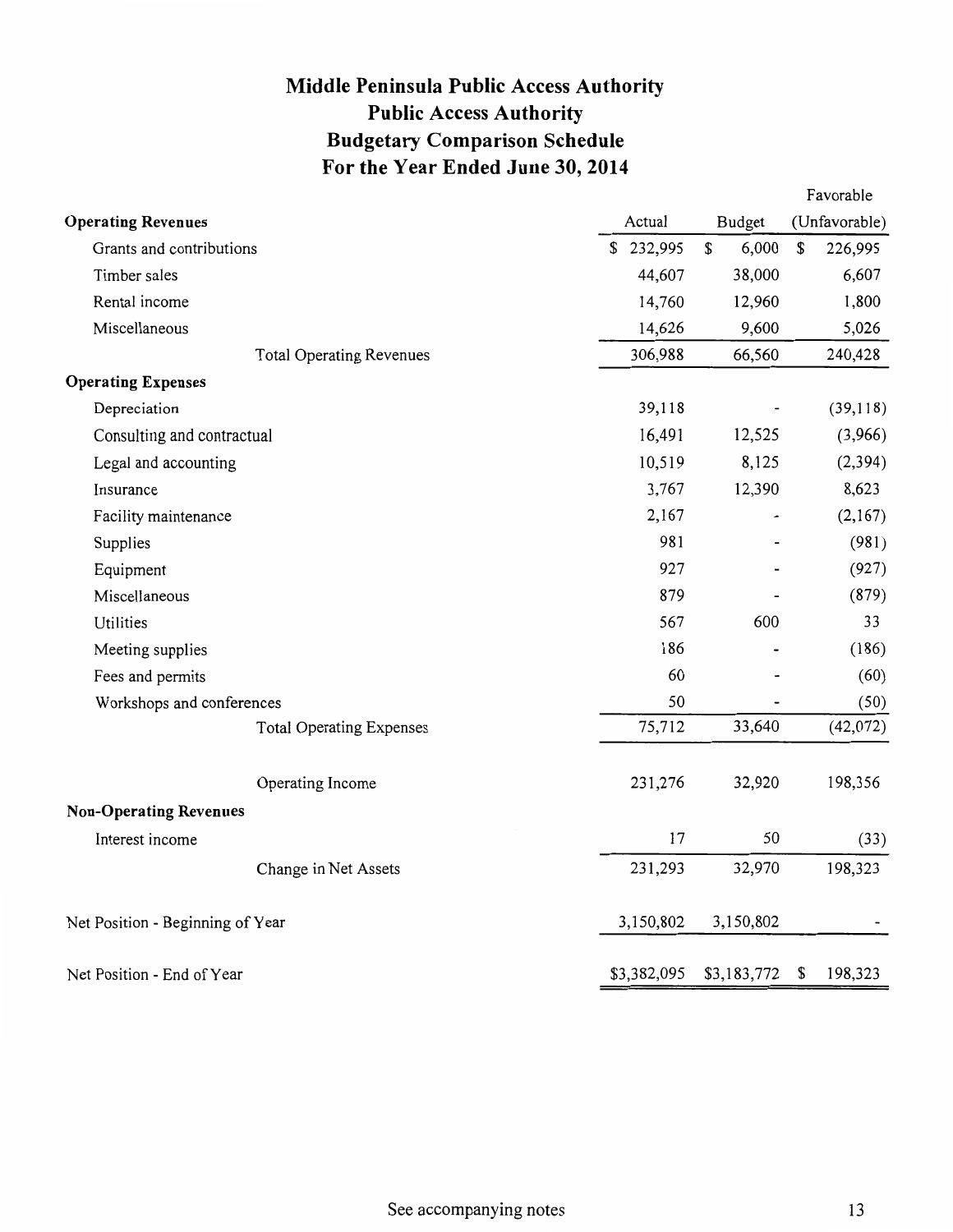# **Dunham, Aukamp & Rhodes, PLC**

C *ertifted Public Accountants* 

4437 Brookfield Corporate Dr., Suite 205-D Chantilly, VA 20151

## INDEPENDENT AUDITOR'S REPORT ON INTERNAL CONTROL OVER FINANCIAL REPORTING AND ON COMPLIANCE AND OTHER MATTERS BASED ON AN AUDIT OF FINANCIAL STATEMENTS PERFORMED IN ACCORDANCE WITH *GOVERNMENT AUDITING STANDARDS*

#### To the Commissioners Middle Peninsula Chesapeake Bay Public Access Authority:

We have audited, in accordance with the auditing standards generally accepted in the United States of America and the standards applicable to financial audits contained in *Government Auditing Standards,*  issued by the Comptroller General of the United States, the financial statements of the business-type activities, and the aggregate remaining fund information of Middle Peninsula Chesapeake Bay Public Access Authority as of and for the year ended June 30, 2014, and the related notes to the financial statements, which collectively comprise Middle Peninsula Chesapeake Bay Public Access Authority's basic financial statements, and have issued our report thereon dated March 13, 2015.

## Internal Control Over Financial Reporting

In planning and performing our audit of the financial statements, we considered Middle Peninsula Chesapeake Bay Public Access Authority's internal control over financial reporting (internal control) to determine the audit procedures that are appropriate in circumstances for the purpose of expressing our opinions on the financial statements, but not for the purpose of expressing an opinion on the effectiveness of Middle Peninsula Chesapeake Bay Public Access Authority's internal control. Accordingly, we do not express an opinion on the effectiveness of Middle Peninsula Chesapeake Bay Public Access Authority's internal control.

A *deficiency in internal control* exists when the design or operation of a control does not allow management or employees, in the normal course of performing their assigned functions, to prevent, or detect and correct, misstatements on a timely basis. A *material weakness* is a deficiency, or combination of deficiencies, in internal control such that there is a reasonable possibility that a material misstatement of the entity's financial statements will not be prevented, or detected and corrected on a timely basis. A *significant deficiency* is a deficiency, or a combination of deficiencies, in internal control that is less severe than a material weakness, yet important enough to merit attention by those charged with governance.

Our consideration of internal control over financial reporting was for the limited purpose described in the first paragraph of this section and was not designed to identify all deficiencies in internal control that might be material weaknesses or, significant deficiencies. Given these limitations, during our audit we did not identify any deficiencies in internal control that we consider to be material weaknesses. However, material weaknesses may exist that have not been identified.